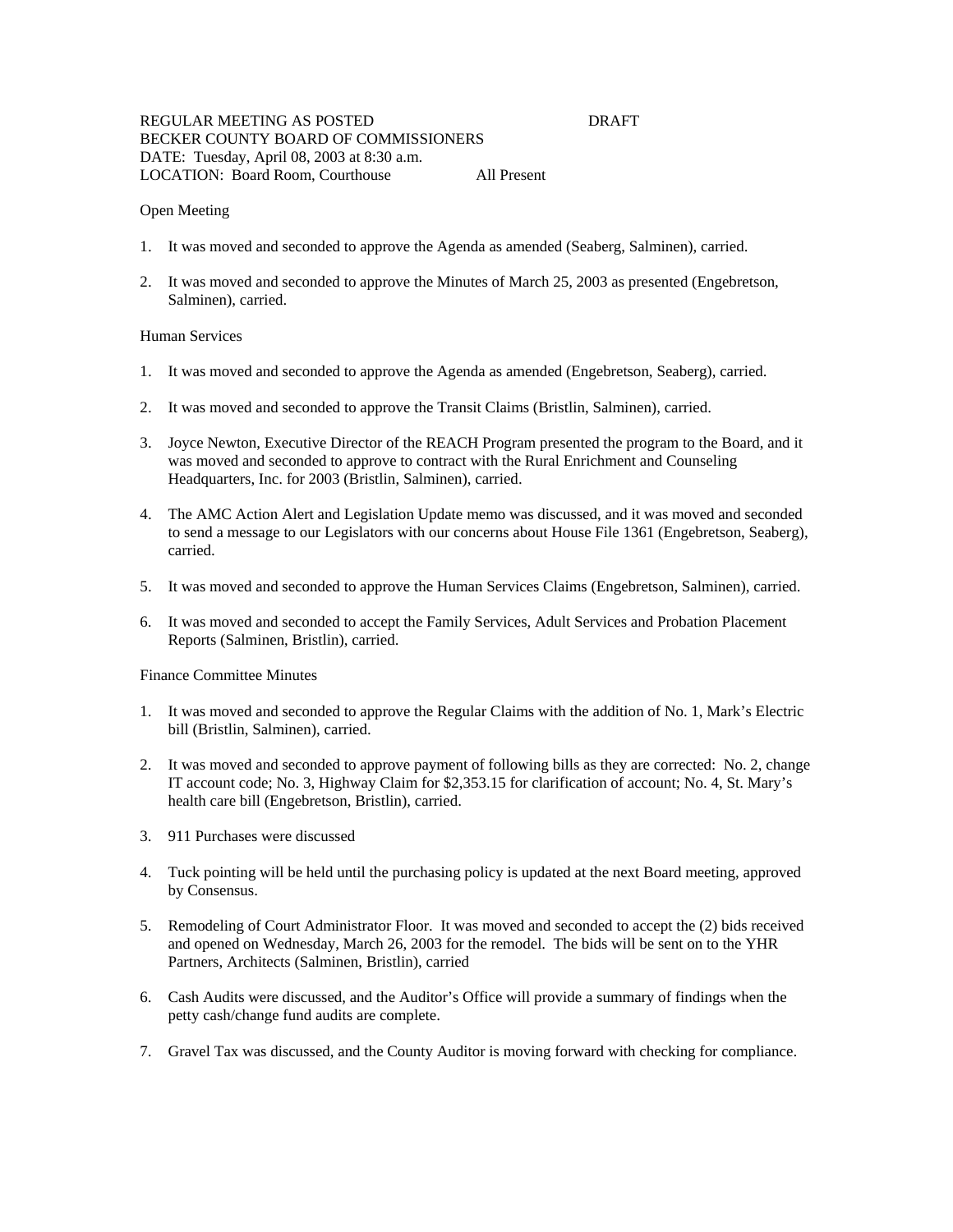## Auditor - Licenses & Permits:

- 1. It was moved and seconded to approve the following Licenses and Permits:
- 2. Tubing License Renewal: Roger J Klemm, K&K Tubing, Erie Twp. (Bristlin, Salminen), carried.
- 3. Seasonal Tobacco License Renewals: Michael R. Levin, green Valley Golf Course, Cormorant Twp.; Fair Hills, Inc., Wildflower Golf Course, Lake Eunice Twp.; Ernest H. Swanson, Swanies Resort & Campground, Cormorant Twp.; Richard M. Lynch, Hotel Shoreham, Inc., Lake View Twp.; Horseshoe, Inc., Soo Pass Ranch, Lake View Twp. (Salminen, Bristlin), carried.
- 4. Wine & Strong Beer License Renewals: Edmund I. Theisen, Wakanda Resort, Shell Lake Twp.; Christine Longfors, Longfors Management Inc., Osage Bair and Tackle, Osage Twp. (Bristlin, Salminen), carried.
- 5. Combination On/Off Sale Intoxicating Liquor License Renewal, includes Sunday sales: Richard D. Curley, Curley's on Cotton Lake, Inc., Erie Twp. (Salminen, Bristlin), carried.
- 6. On/Sale Intoxicating Liquor License Renewals, includes Sunday sales: Margaret A. Hanson-Sturdevant, Margo's Restaurant & Bar, d.b.a. The Corner Cantina, Lake View Twp.,; Jeffrey A. Krueger, Pres., Horseshoe, Inc., d.b.a. Soo Pass Ranch, Lake View Twp.; Bruce Hoyt, owner, Mulligan's, LLC, Forest Hills Golf & RV Resort, Audubon Twp.; Lori D. Thompson, Mgr., Kelo, Inc, d.b.a. Tri-Lakes Roadhouse, Cormorant Twp.; Cynthia Knoll, Mr. of Osage, D.B.A. Tommy's, Detroit Twp. (Bristlin, Salminen), carried.
- 7. Temporary 1 4-Day Liquor License Renewals: Detroit Lakes Lions Club at Soo Pass Ranch, June 27, 2003, Lake View Twp.; Detroit Lakes Lions Club at Soo Pass Ranch, July 2, 3, 4, & 5, 2003, Lake View, Twp.; Detroit Lakes Lions Club at Soo Pass Ranch, August 7, 8, 9 & 10, 2003, Lake View Twp. (Bristlin, Salminen), carried.
- 8. Off/Sale 3.2 Beer License Renewals: Margaret Hanson-Sturdevant, Margo's Restaurant & Bar, d.b.a., The Corner Cantina, Lake View Twp.; David L. Coalwell, Highway 59 Store, Detroit Twp.; Lori Thompson, Mgr., Kelo, Inc., d.b.a. Tri-Lakes Roadhouse, Cormorant Twp.; Cynthia Knoll, Mr. of Osage, d.b.a., Tommy's, Detroit Twp. (Salminen, Bristlin), carried.
- 9. On & Off Sale 3.2 Beer License Renewals: Jeffery A. Krueger, Pres., Horseshoe, Inc. d.b.a., Soo Pass Ranch, Lake View Twp.; Edmund I. Theisen, Wakanda Resort, Shell Lake Twp.; Ernest H. Swanson, Swanie's Resort, cormorant Twp.; Christine M. Longfors, Longfor's Mgmt., Inc., d.b.a. Osage Bair & Tackle, Osage Twp.; Michael R. Levin, Green valley golf Course, Cormorant Twp. (Bristlin, Salminen), carried.

# Highway

- 1. It was moved and seconded to pass Resolution No. DOH 04-03-1C, approving the agreement for Contract Authority between the County and the Minnesota Department of Transportation on Agreement No. 84098 and allows the County to act as contract authority (Engebretson, Bristlin), carried.
- 2. It was moved and seconded to pass Resolution No. DOH 04-03-1D, acknowledging that the Becker County Highway Department act as the sponsoring agency for the transportation project identified as CASH 13 and authorizing the County Engineer to act as agent on behalf of this applicant (Engebretson, Salminen), carried.

# Planning & Zoning

1. It was moved and seconded to approve the Agenda as amended (Salminen, Bristlin), carried.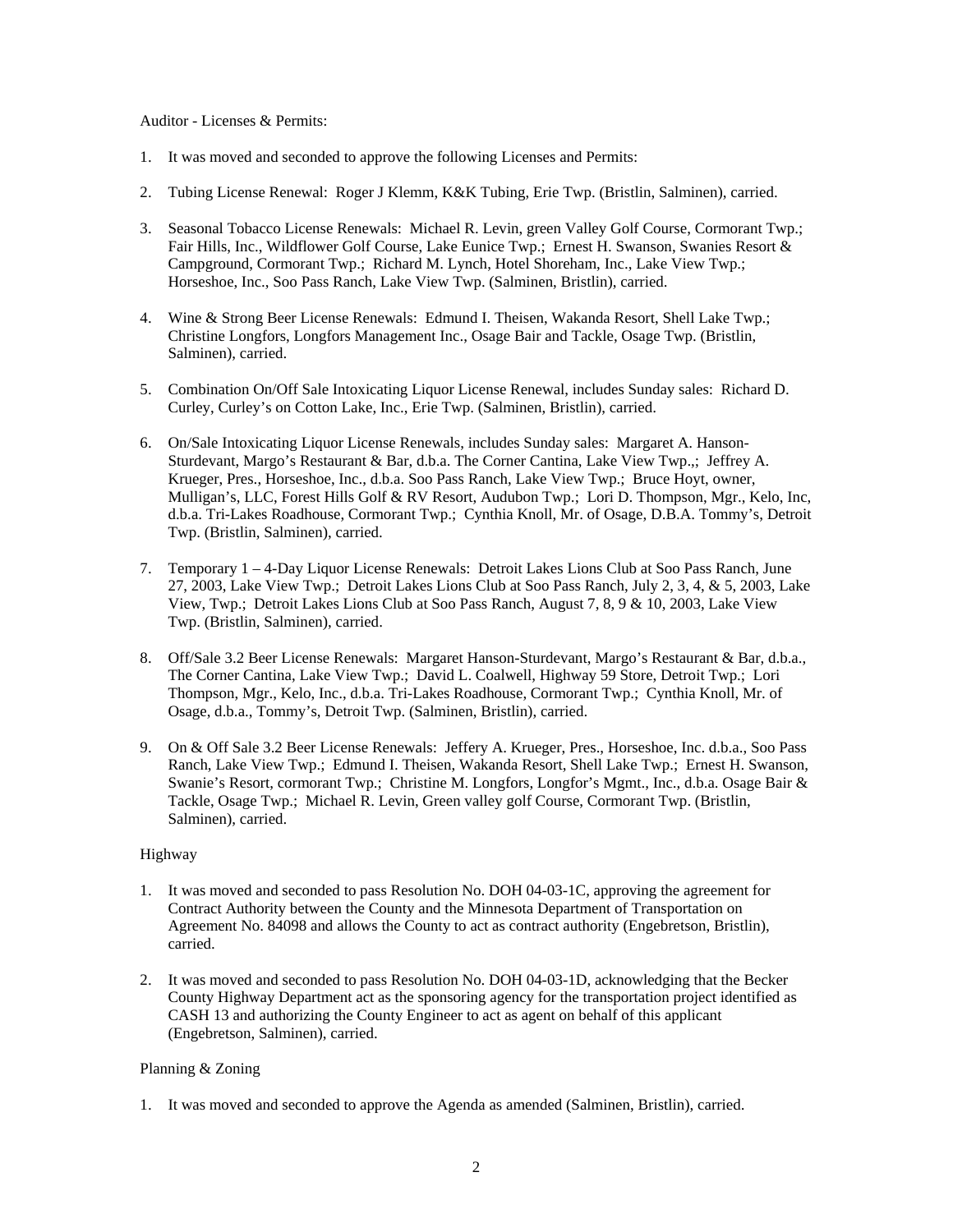- 2. Planning Commission Recommendations (PC) for March 18, 2003:
	- 1) FIRST ORDER OF OLD BUSINESS: Preliminary Plat for Ernest Sayler. Postponed until the May 2003 meeting.
	- 2) SECOND ORDER OF OLD BUSINESS: Change of Zone and Resort Conversion of Wakanda Resort/Haggerty applicant. After hearing those speaking for and against this request the following motions were made:
		- 1. It was moved and seconded to table this item upon the request of the applicant (Bristlin, Seaberg), motion failed. Bristlin, Seaberg, voting yea; Engebretson, Salminen, Winter, voting nay.
		- 2. It was moved and seconded to approve the change of zone and allow a residential planned unit and adding (2) additional units to the recommendation of the PC, making (9) units (Bristlin, Seaberg), motion failed. Bristlin, Seaberg, voting yea; Engebretson, Salminen, Winter, voting nay.
		- 3. It was moved and seconded to concur with the findings of the PC to approve a change of zone and allow a residential planned unit development for a total of (7) units, with the removal of Unit #6 from the shore impact zone and any other necessary combination to meet the seven unit requirement based on the fact that this would be an acceptable solution with the DNR for the over density problem (Salminen, Engebretson), carried. Winter, voting yea; Seaberg, Salminen, voting nay.
	- 3) THIRD ORDER OF OLD BUSINESS: Preliminary Plat of Cornerstone. It was moved and seconded to concur with the PC to approve the change of zone from agricultural to residential based on the fact that it fits in with the long-range planning (Bristlin), motion died for lack of a second. It was moved and seconded to deny the request for change of zone from agricultural to residential (Engebretson, Salminen), carried. Engebretson, Salminen, voting yea; Bristlin voting nay; Seaberg abstains; Winter, Chair, non-voting.
	- 4) FOURTH ORDER OF OLD BUSINESS: Preliminary Plat by Lefebvre. Removed from the agenda.
	- 5) FIRST ORDER OF NEW BUSINESS: application for a Conditional Use Permit by Lloyd Bertek. Has been postponed.
	- 6) SECOND ORDER OF NEW BUSINESS: Preliminary Plat by Thomas Cone, Two Inlets Twp. It was moved and seconded to concur with the findings and recommendations of the PC to approve a change of zone to residential and approve of a preliminary plat based on the fact that it meets the criteria of the Zoning Ordinance and Subdivision Ordinance and is compatible with the surrounding area (Engebretson, Seaberg), carried.
	- 7) THIRD ORDER OF NEW BUSINESS: Preliminary Plat by Meadows of Becker County, Lake Eunice Twp. It was moved and seconded to concur with the findings and recommendations of the PC to approve a change of zone to residential and preliminary plat of (31) lots based on the fact that the lots meet the criteria of the Zoning Ordinance and Subdivision Ordinance with the stipulation that the Cormorant Lakes Watershed have a ten-year contingency to buy enough land for a central sewer system for the lakeshore owners (Seaberg, Engebretson, carried. Engebretson voting nay.
	- 8) FOURTH ORDER OF NEW BUSINESS. Preliminary Plat by Charles Dahlgren, Cormorant Twp. It was moved and seconded to concur with the findings and recommendations of the PC to approve a change of zone to residential and a preliminary plat consisting of (19) lots based on the fact that the proposal meets the requirements of the Zoning Ordinance and Subdivision Ordinance (Bristlin, Seaberg), carried.
	- 9) The tentative date for the next informational meeting is scheduled for Thursday, April 10, 2003 at 8:30 a.m. at the Zoning Office.

# Environmental Services

The Board was presented a report from the MPCA Office giving an update on the Becker County Landfill.